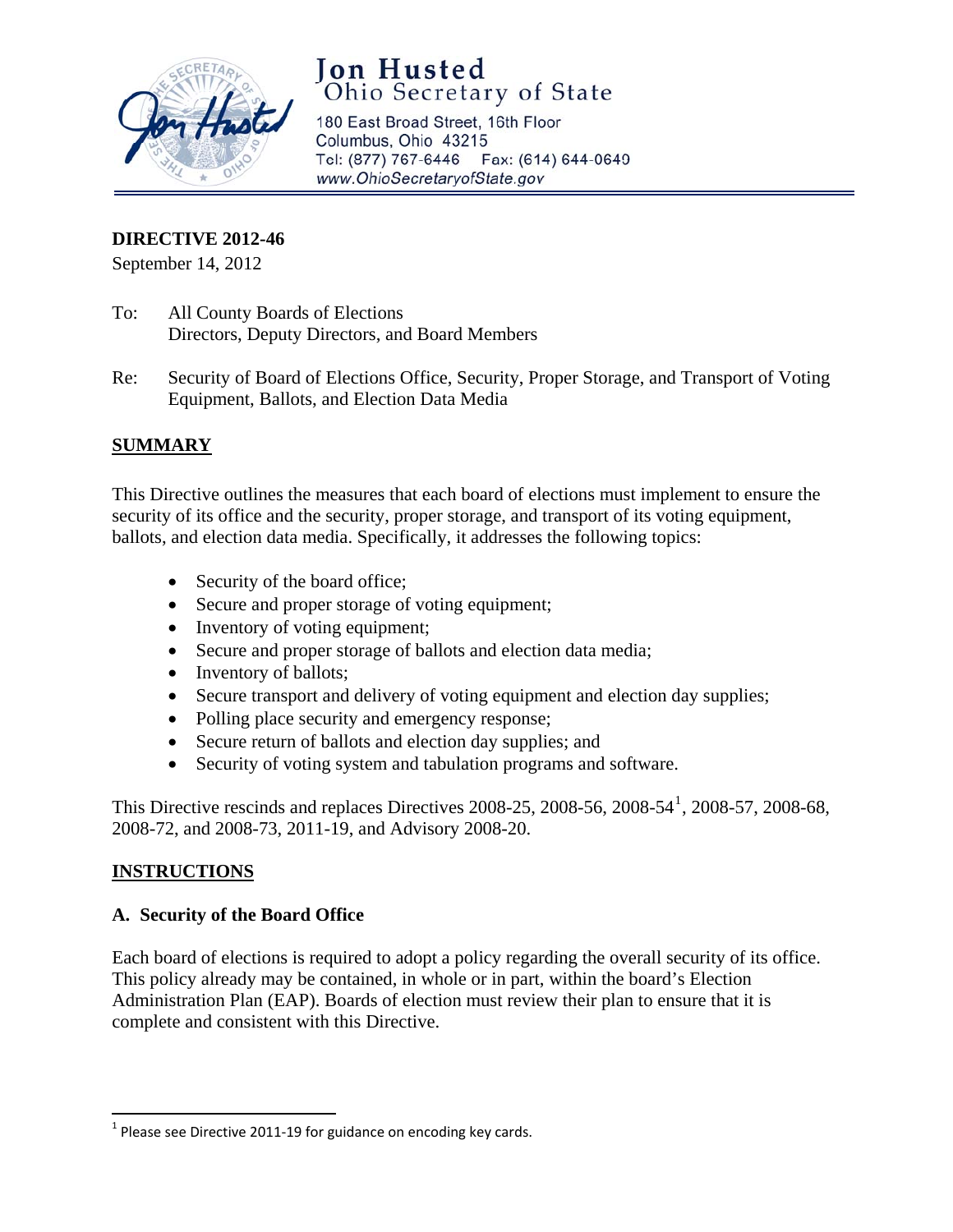When adopting its security policy, a Board must consider, at minimum, the following:

- 1. How it can best prevent unauthorized access to the board office;
- 2. How board staff will register and supervise visitors;
- 3. How the Board can restrict access to those areas of its office that house voting equipment, election materials, and its tabulation and voter registration servers;
- 4. How will the board regularly audit its records and procedures to ensure they are being followed; and
- 5. If there is a violation of the security policy, what is the reporting process?

#### **B. Secure and Proper Storage of Voting Equipment**

In addition to adopting a policy to address the overall security of the board office, each board of elections must adhere to the following guidelines in storing voting equipment at its office or other designated site whenever the equipment is not in use.

- To prevent damage and maintain the integrity of the equipment, each board of elections must store its voting equipment properly in a secure, clean, and climate-controlled area.
- Physical security of voting equipment in the storage area must be maintained at all times. Access to the equipment should be limited to the least number of board personnel as possible.
- All equipment, along with the cases, cabinets, and/or shelving units that house the equipment, must be locked under a dual-control lock system, such that any access to the equipment requires a bipartisan team. The Director or Designee of the same political affiliation must hold one key or lock combination and the deputy director or designee of the same political affiliation must hold the other key or lock combination.
- The identification of any visitor, vendor, or maintenance personnel must be verified before he or she may be granted access to the equipment storage area. The Board must keep a log of the name of each visitor, vendor, or maintenance person who enters the area, along with the date and time of his/her entry and exit. Visitors should be monitored at all times. The best method for access control is one that uniquely identifies the person, authorizes entry, and logs the date and time of access (i.e., badges, door entry access devices, and video monitoring system).
- The storage area must be equipped with a monitored, alarmed smoke detection system and the proper fire extinguisher(s) or suppression system, so, if a fire occurs, it may be detected, extinguished, or suppressed as quickly as possible. Board personnel must be trained on how to respond to a fire in the storage area.
- All voting equipment must be stored properly. Each Board must contact the manufacturer of its voting equipment and request and review the voting equipment or system manual for instruction on the proper storage of the equipment. Please note that improper storage of the equipment may affect the voting system maintenance agreement and/or the equipment's warranty.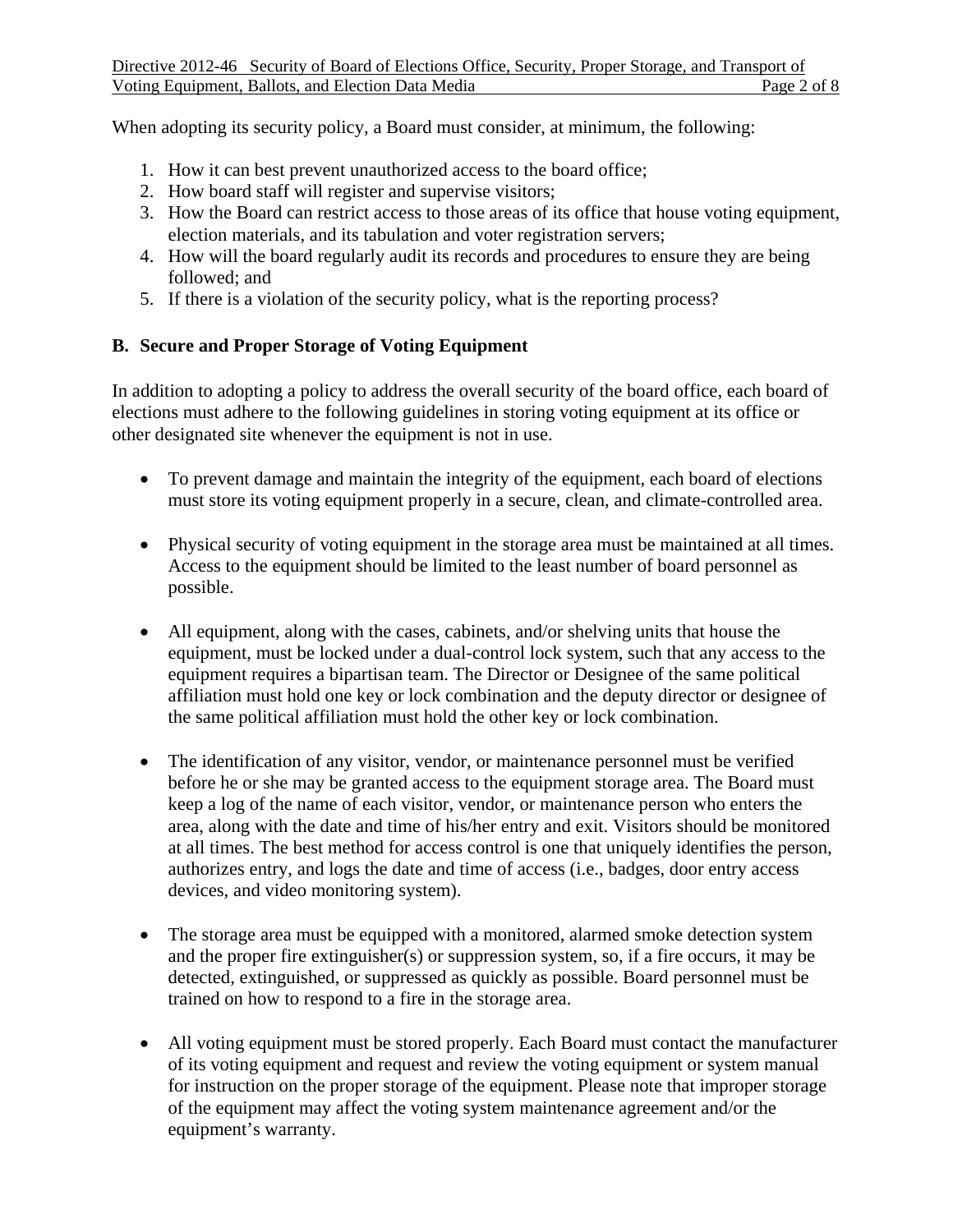• The storage area must be clean and free of excess dust, debris, and pests. The Board should routinely inspect and clean the area. Voting equipment must not be stored on the ground in an area prone to flooding or in any area where liquid accumulates.

## **C. Inventory of Voting Equipment**

The Board must inventory all of its voting equipment and maintain a list of each item of equipment and its corresponding serial number. Additionally, for each piece of equipment, the Board must retain the following:

- Invoice, purchase order, or other documentation of the purchase of the equipment;
- Chain of Custody Log for at least 90 days following every election;
- Record of the equipment's usage (i.e., the date and location of use and the individual(s) using the equipment);
- A report of any damage to or unauthorized handling of the equipment; and
- Any repair history (when, where, by whom, for what purpose, and the outcome) and documentation of the repair.

The inventory list must be maintained and reviewed on a regular basis by the board's Director and Deputy Director.

#### **D. Secure and Proper Storage of Ballots and Election Data Media**

For purposes of this section, ballots and election data media includes, but is not limited to the following:

- Optical scan ballots prepared by a vendor or printed in house by the Board for use in an upcoming or previous election;
- Blank ballot stock for a Ballot on Demand (BOD) printer;
- All memory cards or PCMCIAs;
- CDs or USB drives that house election results;
- VVPATs;
- Personal Electronic Ballot (PEB) cartridges; and
- eCM tokens.

When not in use, all ballots and election data media also must be stored properly in a clean and climate-controlled environment that is equipped with a monitored, alarmed smoke detection system, and the proper fire extinguisher(s) or suppression system following the guidance provided above for the storage voting equipment. These items must not be stored on the ground in an area prone to flooding or in any area where liquid accumulates. Food and beverages should never be stored or consumed within the storage area.

Access to ballots and election data media must be restricted to authorized personnel only. These items should be segregated and stored in a separate, locked room or storage unit (e.g., cabinet) designated for that purpose. As with voting equipment, ballots and election data media must be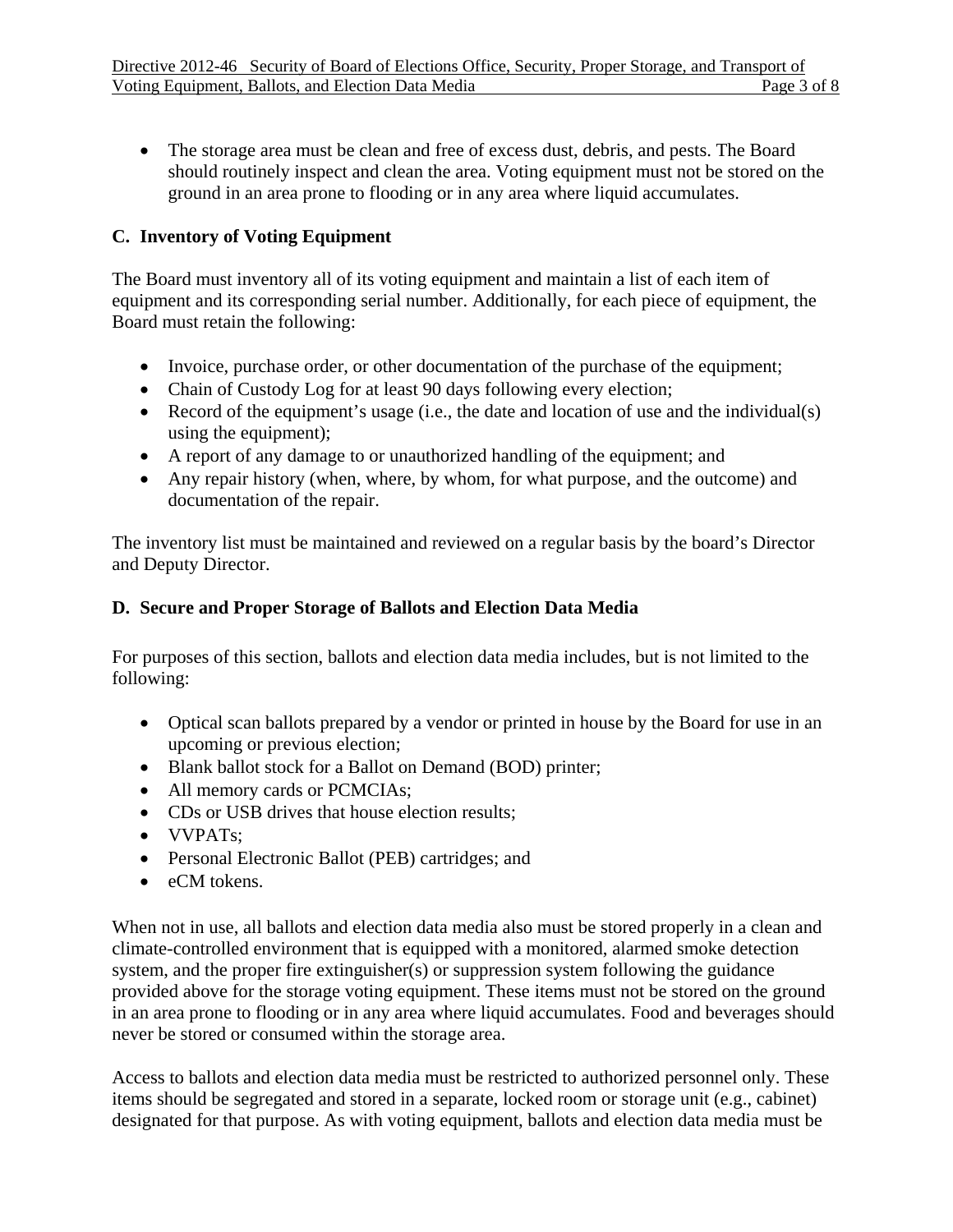locked under a dual-control lock system. An explanation of a dual-control lock system is provided above under "Secure and Proper Storage of Voting Equipment."

Ballots must be stored as recommended by the printer (or, if storing blank ballot stock, as recommended by the manufacturer of the blank ballot stock). They must be stored in protective cases, containers, or if recommended by the printer or manufacturer, in their original packaging.

Election data media should be stored in a sleeve or case and should be marked so that each item is easily identifiable.

#### **E. Inventory of Ballots**

The Board must inventory all ballots by implementing the following procedures:

- If optical scan ballots are printed by an outside source, the Board must maintain a list of the ballot styles and the number of ballots for each style that are delivered to the Board by the printer. The Board must document any discrepancy between what was ordered and what was received and the steps taken to rectify the discrepancy. The Board must also maintain a list of the sequence numbers of the ballots received, the number and sequence number range of the ballots that will be provided to each precinct, and number and sequence number range of the ballots for absentee and provisional voting. The Board must document the disposition of each ballot (i.e., voted, unvoted, or spoiled).
- If optical scan ballots are printed in house via a BOD printer, the Board must document the use of each sheet of blank ballot stock. $2$

A Chain of Custody Log must be used to document the delivery of optical scan ballots to each precinct.

#### **F. Secure Transport and Delivery of Voting Equipment and Election Day Supplies**

Each board of elections must arrange for the delivery of voting equipment to polling locations prior to or on Election Day. If voting equipment will be delivered to a polling location prior to Election Day, the Board must arrange for the security of the equipment at the polling location. The storage of voting equipment at a precinct election official's home, vehicle, or place of employment is prohibited, and a precinct election official must never retain custody of voting equipment overnight.

At a polling location, voting equipment must be stored in the manner recommended by the voting equipment manufacturer and in a clean and climate-controlled environment. The equipment must not be stored on the ground in an area prone to flooding or where liquids accumulate.

<span id="page-3-0"></span> $2$  No board of elections shall use a ballot-on-demand system unless each ballot printed by the system includes a tracking number. R.C. 3506.20(B).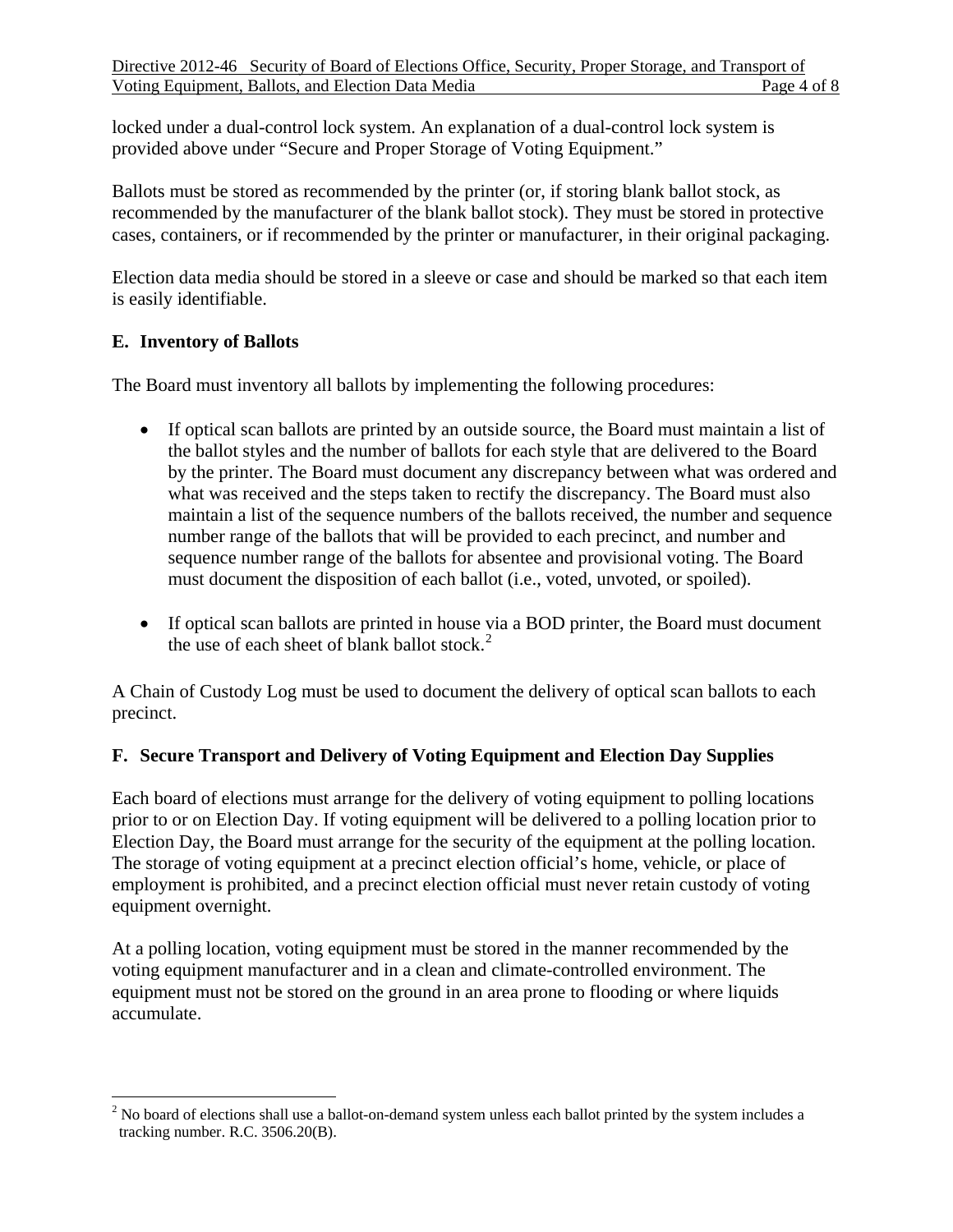If memory cards are inserted into the voting machines when they are delivered to a polling location or transferred to a precinct election official, the Board is required to use tamper evident seals to allow detection if the memory card is tampered with while in the machine. The seal must be unique to each machine with a documented, unique identifier that corresponds to the particular voting machine. Documentation of the unique identifier for the tamper evident seal as it corresponds to a particular voting machine should be maintained on three lists. Two lists must be retained in a secure location at the board office, with one kept by the Director and the other by the Deputy Director.

Upon set up and closing, precinct election officials must inspect all pieces of voting equipment that are assigned to their precinct for any physical damage. Precinct election officials must document the inspections on a maintenance/event log provided by the board of elections and must specifically note any signs of damage or tampering discovered on the equipment or cases used to house the equipment.

Additionally, boards of elections must use a chain of custody log ([SOS Form 400](http://www.sos.state.oh.us/sos/upload/elections/forms/400.pdf) or local equivalent) to document the exchange of custody of voting equipment, election supplies, and/or ballots. Boards of Election should train precinct election officials on inspection of tamper evident seals so they know what to look for when inspecting the equipment.

# **G. Polling Place Security and Emergency Response**

Precinct election officials must maintain control over all voting equipment, keys, memory cards, ballots, and all other election supplies at all times. Any suspicious activity or damage to the equipment must be reported to the board immediately. The Board must provide each presiding judge with a list of persons to contact in the event of an emergency.

Precinct election officials must be instructed that, in the event of an emergency, their first priority is the safety of the electors and other election officials. Precinct election officials should remove voting equipment, election supplies, and ballots only if it may be done safely. If any voting equipment, election supplies, and ballots are removed from a polling location, at least one (preferably two, one of each major political party) must remain with the equipment and supplies at all times.

#### **H. Secure Return of Ballots and Election Day Supplies**

At the close of polls, all ballots and election supplies (i.e., pollbooks, poll lists, tally sheets, election reports, and other materials) must be returned by a bipartisan team to the board of elections office or other location designated and staffed by the Board. The bipartisan team must consist of the presiding judge and an employee or appointee of the board who is a member of a different political party than the presiding judge and "has taken an oath to uphold the laws and constitution of this state, including an oath that the person will promptly and securely perform the duties [of promptly and securely transporting and delivering ballots and election supplies to the board of elections]."<sup>[3](#page-4-0)</sup>

<span id="page-4-0"></span>  $3$  R.C.3505.31.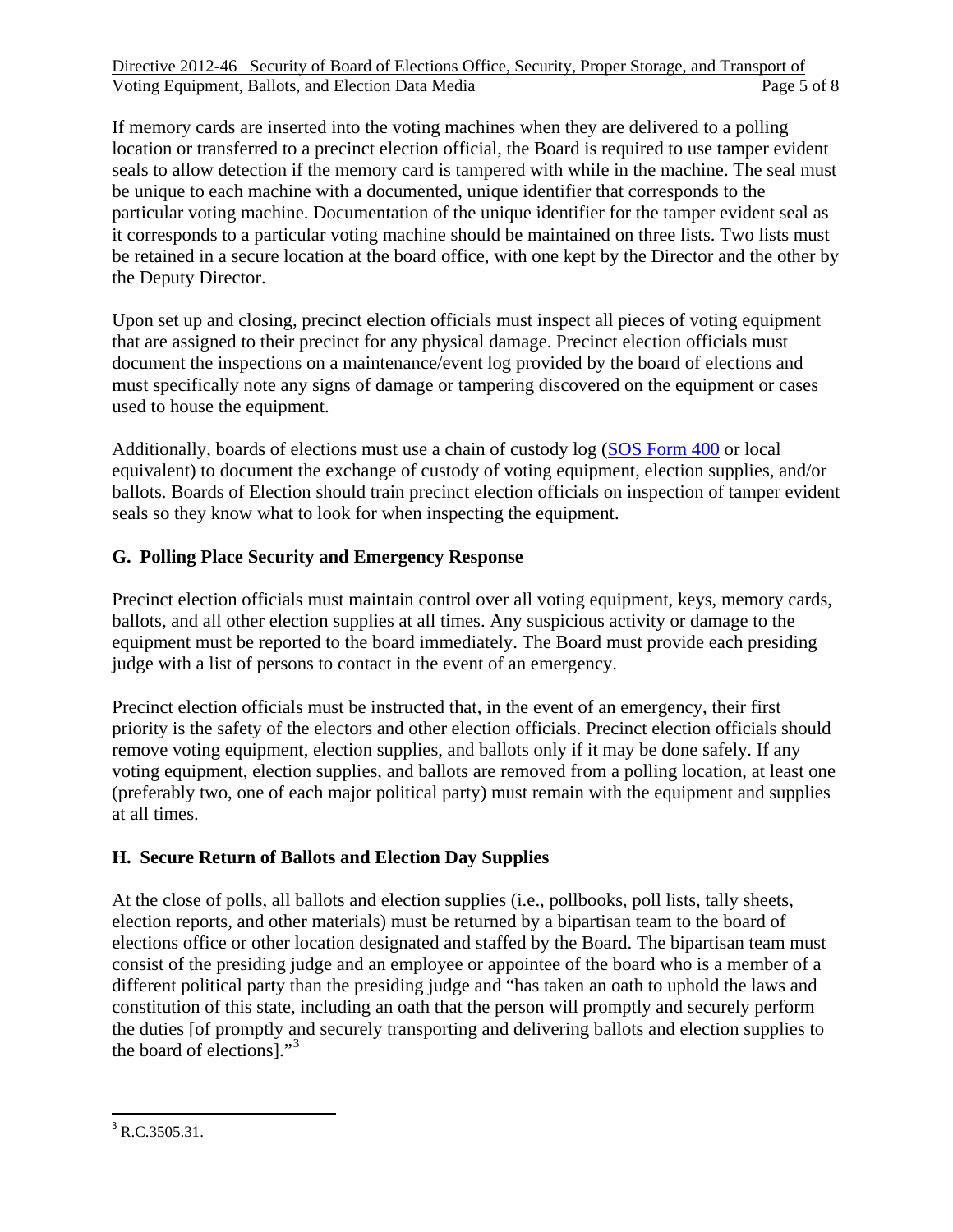When transporting ballots and election supplies, the bipartisan team must travel in the same vehicle. The Board is permitted to have one or more additional persons, such as a law enforcement official, accompany the bipartisan team. One bipartisan team may transport the ballots and election supplies for an entire multi-precinct polling location.

## **I. Security of Voting System and Tabulation Programs/Software**

No voting machine<sup>[4](#page-5-0)</sup> or component of a voting system may be connected to the internet. A voting system includes the total combination of mechanical, electromechanical, and electric equipment, including software or firmware required to program, control, and support the equipment that is used to: set up elections, define ballots cast, receive voting data from polling places, count votes, report or display election results, and maintain and produce any audit trail information. The board's voter registration server is not considered a voting machine or component of a voting system for purposes of this section.

Voting machines or components of a voting system may only be connected via a local computer network cable to the central tabulating system (a closed local network) for the purpose of creating or uploading memory cards, ballots definitions, precinct results, and other required tasks. Additionally, voting machines in a polling location may be connected to a closed local network.

Election results, ballot definitions, or other similar information must never be transferred to a voting system via the internet (except that blank ballots may be transmitted to a UOCAVA voter via the internet or facsimile).

No one may download or install software or firmware on a voting machine or components of a voting system without prior approval from the Secretary of State's Office.

#### **J. Passwords**

In order to maintain the proper security of the voting equipment and central tabulating system the following password protocols must be used:

- A BIOS password shall be required for all vote tabulation sever systems, forcing users to enter a correct BIOS password in order to boot the machine.
- All central tabulating systems must be password protected. At a minimum the passwords must be composed as follows:
	- o The password must be split with authorized Republican personnel possessing half of the password and authorized Democratic personnel possessing the other half of the password;
	- o The entire password must be at least 12 characters or the minimum number that the system will accommodate, whichever is greater;
	- o Each half of the password must have a number included in it;
	- o Each half of the password must include one non-alphanumeric character;
	- o Each half of the password must include mixed-case letters; and

<span id="page-5-0"></span>  $4$  R.C.3506.22.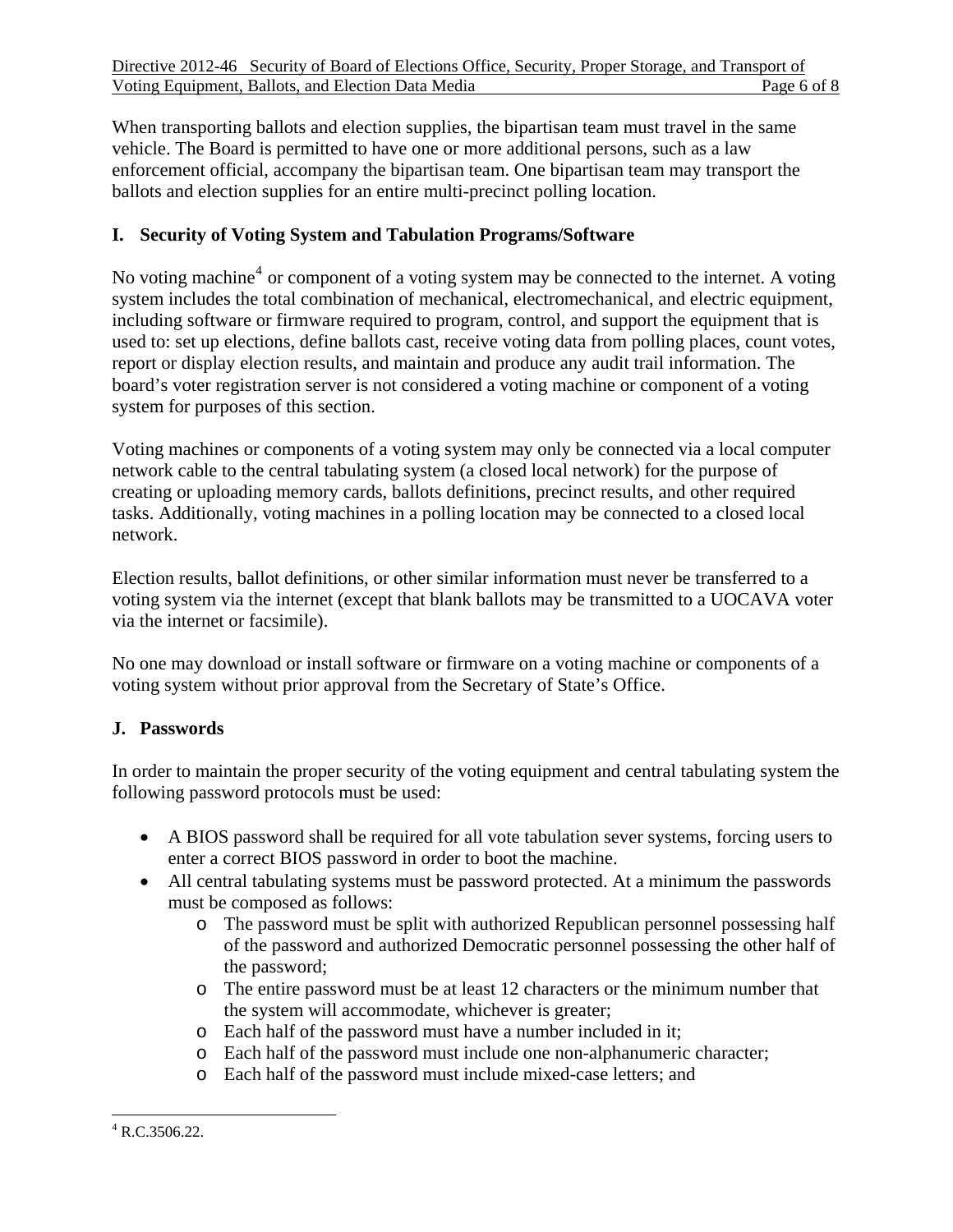- o The entire password must have no more than two consecutively repeating characters.
- Both the BIOS and central tabulating system software passwords must be required to be changed prior to every election.
- Both the BIOS and central tabulating system software passwords must require 10 unique passwords prior to reuse of a prior password.
- Both the BIOS and central tabulating system passwords shall be distributed to only authorized users. This means that the posting of the either half of a password on a monitor or keyboard is strictly prohibited.
- The system shall log out users after five minutes of inactivity.

#### **K. User Account Management**

For all IT systems containing voter information and central tabulating systems, boards of election must require every user to have a single unique user ID and a personal password unique to that user. This ID and password must be required for multi-user access to computers and networks.

#### **L. Access Log**

Directors and Deputy Directors shall regularly monitor the access logs maintained by their election management systems and voting system servers. When checking these logs, Directors and Deputy Directors should look for any unusual or suspicious access or activity on the system. Examples of this kind of activity would be accessing the systems at unusual hours and with unusual frequency. Electronic logs must not be disabled.

#### **M. Third Party Access to Voting System**

Board policies on voting system server security must prohibit individuals who are not employees, contractors, or consultants of the board of elections or Secretary of State's Office from being granted a user ID or otherwise be given privileges to access any network or component of the election system within the board offices or at a satellite location, unless the written approval of both the Board's Chairman and Director have been obtained.

Before providing to any third party access to any network or component of the election system within the board's offices or at a satellite location, written documentation defining the following shall be executed: The scope of work and authorization for access to any network or component of the election system within the board offices or at a satellite location; relevant terms, including the name of a responsible manager at the third party organization; and the timeframe, with starting and ending dates and times, if applicable, for access.